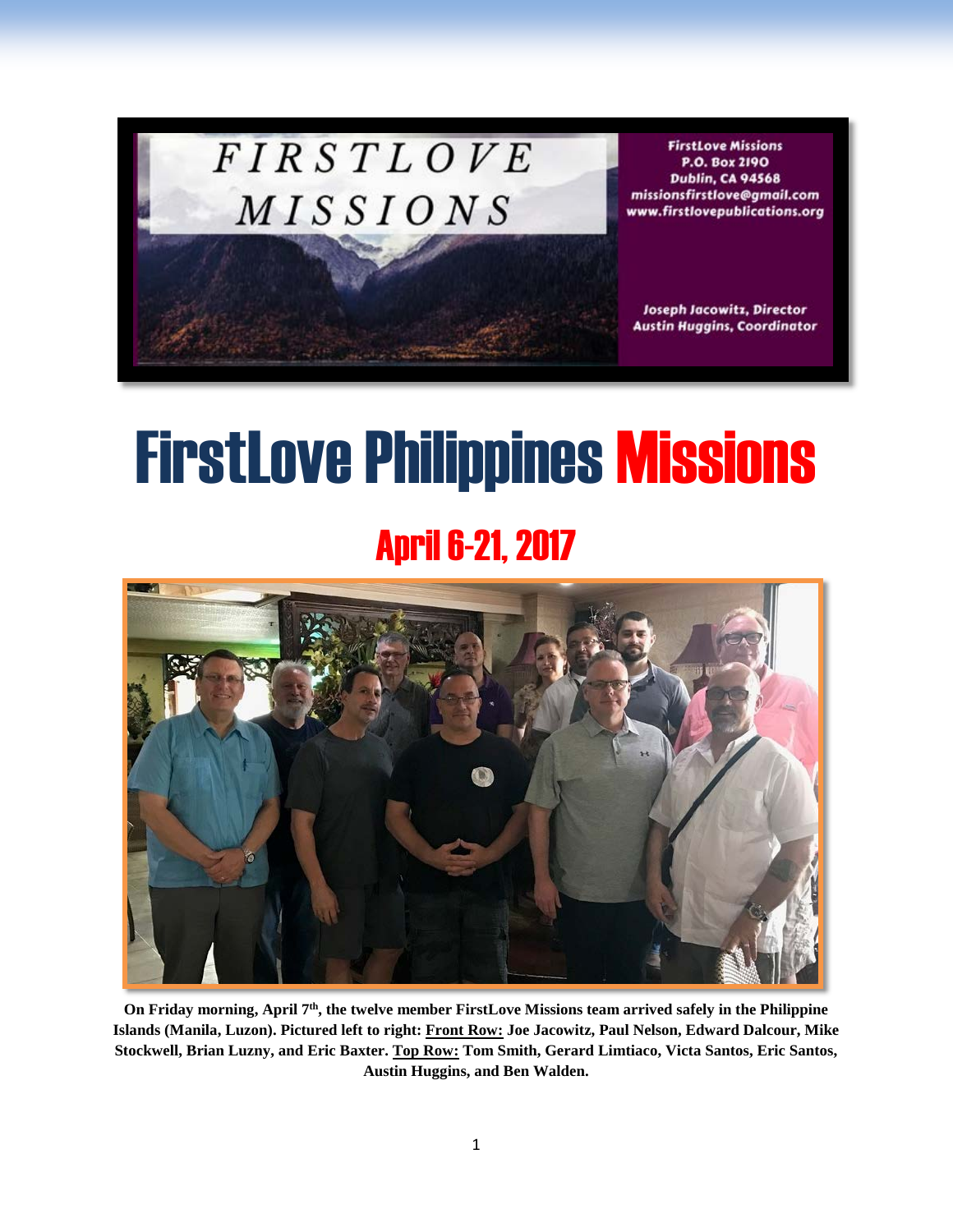he twelve member team consisted of Pastor Joe Jacowitz of Christ Bible Church, Dublin, CA; Pastor Paul Nelson of Sovereign Grace Baptist Church, Morgan Hill, CA; Dr. Edward Dalcour of "The Department of Christian Defense" (an apologetics ministry based in Southern CA); Thomas Smith, a teacher from Sovereign Grace Baptist Church, Dale City, VA; Ben Walden from Sovereign Grace Baptist Church, Lexington, KY; Mike Stockwell, an evangelist with Jeremiah Cry Ministries; Eric Santos, an expert radio broadcaster and producer from Vacaville, CA and his wife: Victa Santos; Pastor Austin Huggins from Pensacola, Florida; Brian Luzny, a pastoral candidate from Central Point, Oregon; and Eric Baxter and Gerard Limtiaco, members of Christ Bible Church, Dublin, CA.

After arriving on the Island of Luzon in the Philippines, within the first few days, Pastor Joe became ill with a stomach virus and was quite weak. In the providence of God, Pastor Nelson had brought a strong anti-biotic, which fights intestinal issues. Thankfully, it worked quickly. Pastor Joe was back to normal within a few days, just in time to preach at Lapasan Baptist Church in Mindanao. Praise the Lord.

After the team arrived in Manilla, they made contact with Pastor Manuel Vergara (an indigenous pastor affiliated with SGBC, Morgan Hill, CA). He had driven all night with seven of his students and one teacher from his seminary. At 3:45am, Manuel called Pastor Nelson from the hotel lobby to say that they had now arrived and were waiting for him to come down and meet them. They discussed his seminary with the students. He is teaching a full curriculum including beginning Greek. All the students had read Dr. Nelson's apologetics book and were excited to meet him. The amazing thing is that the students had done all of their studies by using their own photocopies and were in desperate need of physical books. At about 4:30am, in God's providence, Pastor Joe walked into the lobby where they were talking. He was introduced to Manuel, and after talking for some time, invited the students to his room where they received 10 cases of books (over 500). The joy on the student's faces as they loaded the books into their van was unforgettable. Manuel and his men then followed the team to the pastor's conference. While at the conference, he and his men were recognized and introduced as having traveled the farthest distance. Later during the conference, Pastor Manuel also had the opportunity to meet Pastor Leo Galanza and discovered that they too were of a kindred spirit. They are already planning at least one conference in the northern part of the Luzon Island where Manuel is located.

Pastor Manual would write and say: "*Dear Pastor Joe, it was a great moment meeting you and your group. And it was a blessing for us for it was like rain that pours to a dry ground, that gives life to plants and living things. Books are a necessity to our ministry, like the Apostle Paul's letter to Timothy to bring also his parchments (books). We had distributed the books to several Pastors, Preachers, Bible Students, members of churches, family campers, and to several*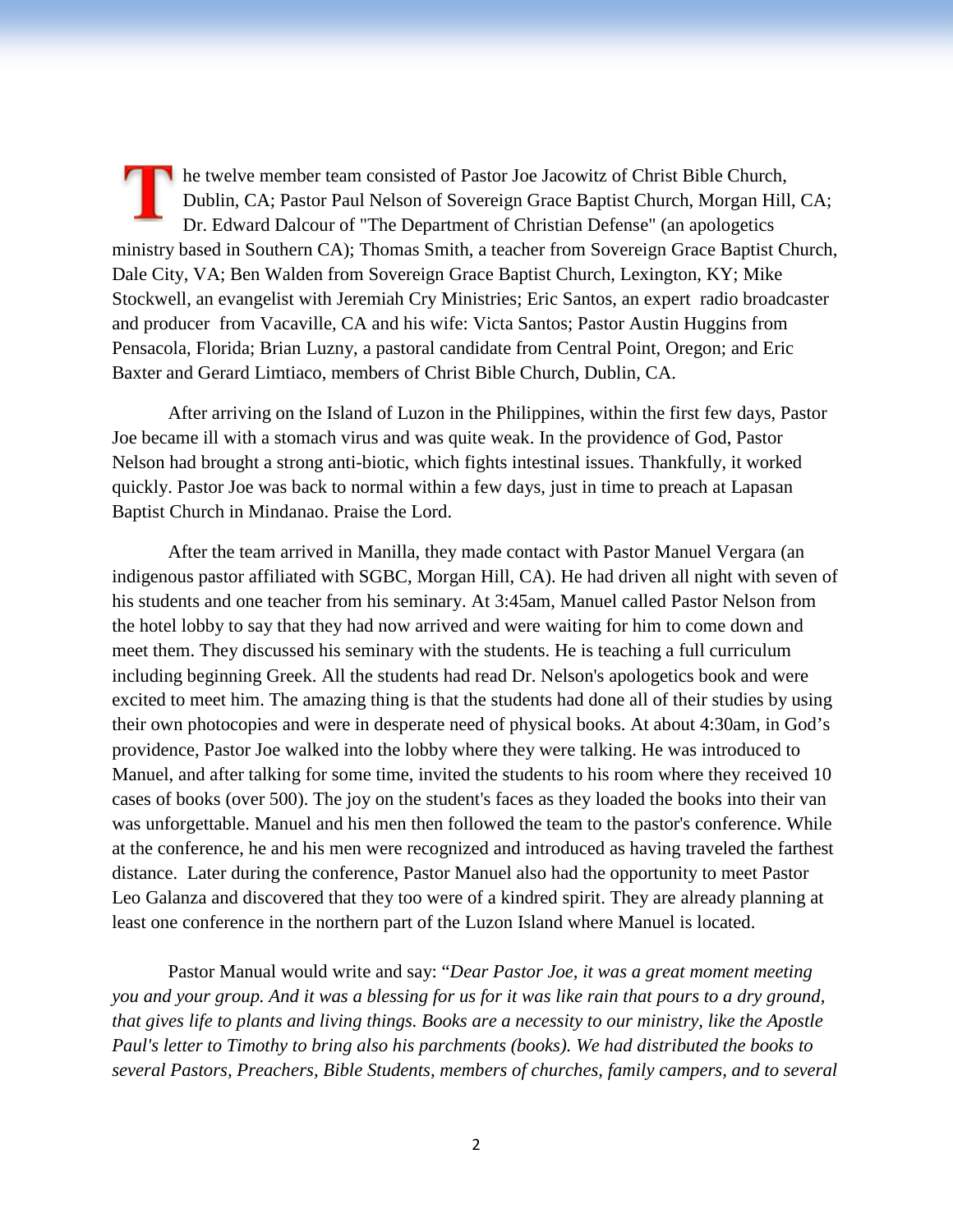*churches around our place. We are looking forward to your coming too, in our region, Lord willing. Thank you very much, for we have been blessed the ministry you have with us."*

### *NOTE: Pastor Leo Galanza uses Dr. Nelson's apologetics book for both graduate and undergraduate courses. So, all of his students are also very familiar with Dr. Nelson's work. Dr. Downing's Catechism on Bible Doctrine has also been incorporated into their curriculum. Both books are main titles listed in FirstLove Publications doctrinal category.*

The pastor's conference on Saturday, April 8, was titled: "The Life of the Minister is The Life of the Ministry", and was well attended by about 300 pastors. Pastor Joe and two of the pastor team members gave messages of exhortation and encouragement. While a few others from the team shared testimony. Pastor Joe was then able to give his first PowerPoint presentation of FirstLove Publications to a very enthusiastic crowd. Well over 10,000 books were given away to joyful and shocked pastors who could hardly believe what they freely received as they walked away with stacks of books in their arms. Many other pastors could not make it, however, because of a city-wide event ("Angkan-angkan" or festival of clans in Marikina), which made access and parking quite difficult.

Pastor Ferdie Atanacio, the President of a large association of Churches, was in attendance and also wrote to us, saying: *"In behalf of the Marikina Valley Ministerial Fellowship, Inc. (Marval), I would like to extend our deepest appreciation and gratitude to you for blessing the ministers from Marikina City and beyond through your preaching/messages during the Conference last Saturday, April 8, as well as for distributing Christian books which are valuable resource materials for us. Thank you very much for your generous heart and care/concern for the ministers. God bless you and your ministry abundantly… For the glory of God, I will be very glad to assist you in promotion and mobilization of participants for the next Conference…We are indeed blessed by your wonderful ministry."*



**(Above) Pastor Joe is delivering the FirstLove PowerPoint Presentation to Pastors during the conference.**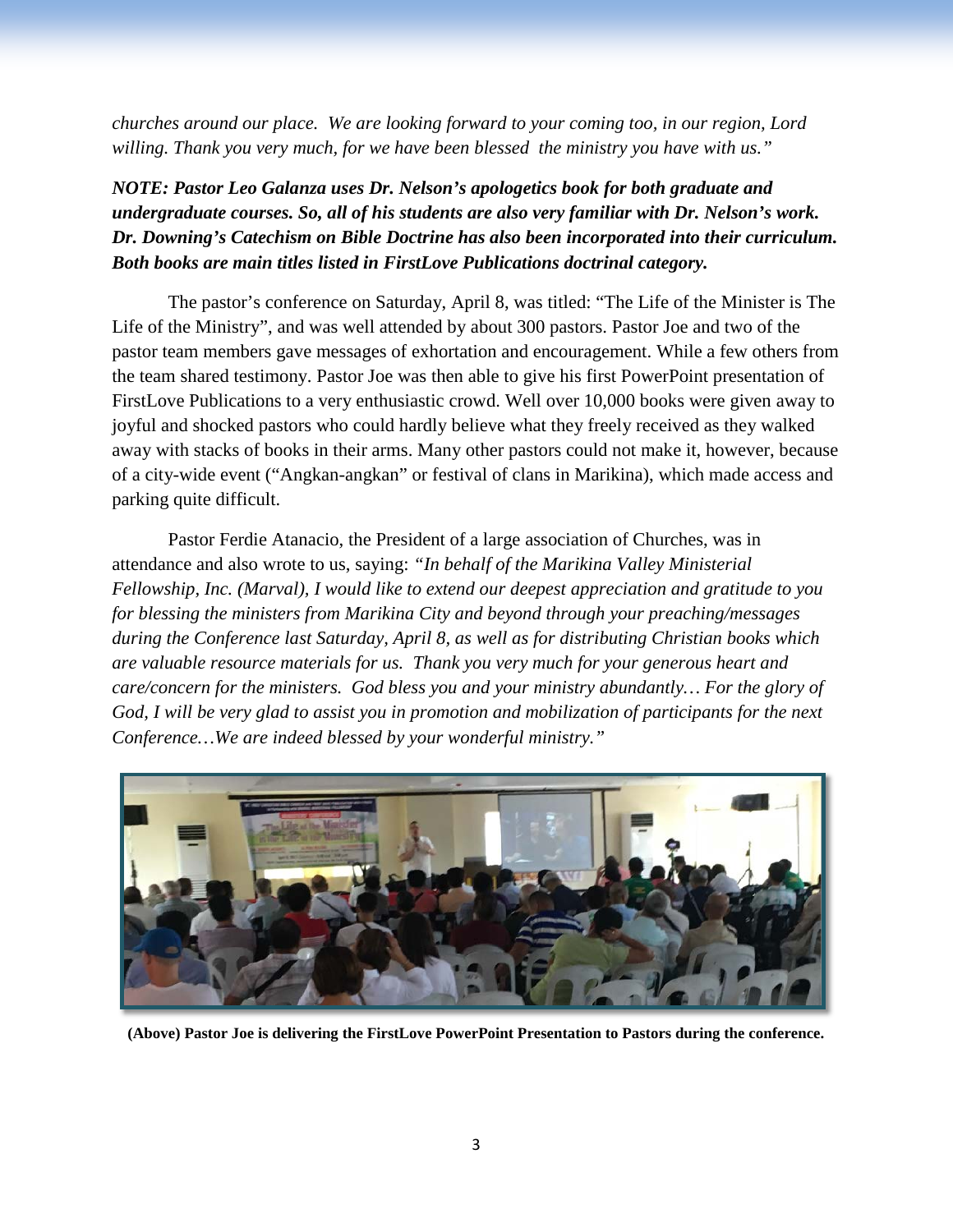

**(Below) After the Conference, the mission team members disperse FirstLove literature.**

That Saturday, after the conference, the team spent two hours in traffic trying to get to the airport for the flight to Cagayan De Oro on the island of Mindanao. Mindanao is the part of the Philippines that has a large Muslim population. Certain parts of Mindanao have radical Islamic occupants, known as "the rebels", who have defected from the Philippine government. They often engage the AFP (Armed Forces of the Philippines) in firefights, and are known to abduct, capture, hold for ransom, and behead foreigners. The city of Cagayan de Oro, however, is relatively safe.

The plane was late on take-off and did not arrive in Cagayan De Oro until after midnight Sunday morning. Later that morning, after a few hours of sleep, the team prepared for speaking engagements. As they split up, Pastor Paul Nelson and Tom Smith went up into the hills to minister at Emmanuel Baptist Church. Bro. Tom gave a Sunday school lesson from Mark Ch.6 and Pastor Paul spoke on the issue of the "Half-hearted Christian". Although it was a small congregation, the team was amazed at how much they loved to sing and praise God. The people do not have much, but they were full of the joy of the Lord. Afterwards, they had a blessed time of fellowship over lunch with the Pastor and his family. Dr. Edward Dalcour was well received that morning at First Baptist Church in Cagayan where he preached at their Sunday morning service. They were very thankful for his message and presented him with a certificate of appreciation. The rest of the team ministered at Lapasan Baptist Church, the main church of influence from which FirstLove would operate. Pastor Austin Huggins preached at the first service with a message emphasizing Christ Jesus as the High Priest of our confession and the only mediator between God and man. Afterwards, between services, Bro. Brian Luzny gave an overview of Luke Ch.14 to a large group of combined Sunday schools on the topic of the cost of discipleship. Other team members taught at other Sunday school classes. Pastor Joe would finish off the morning by preaching to the large second service. Pastor Joe also gave the FirstLove PowerPoint presentation to those 700 people at Lapasan.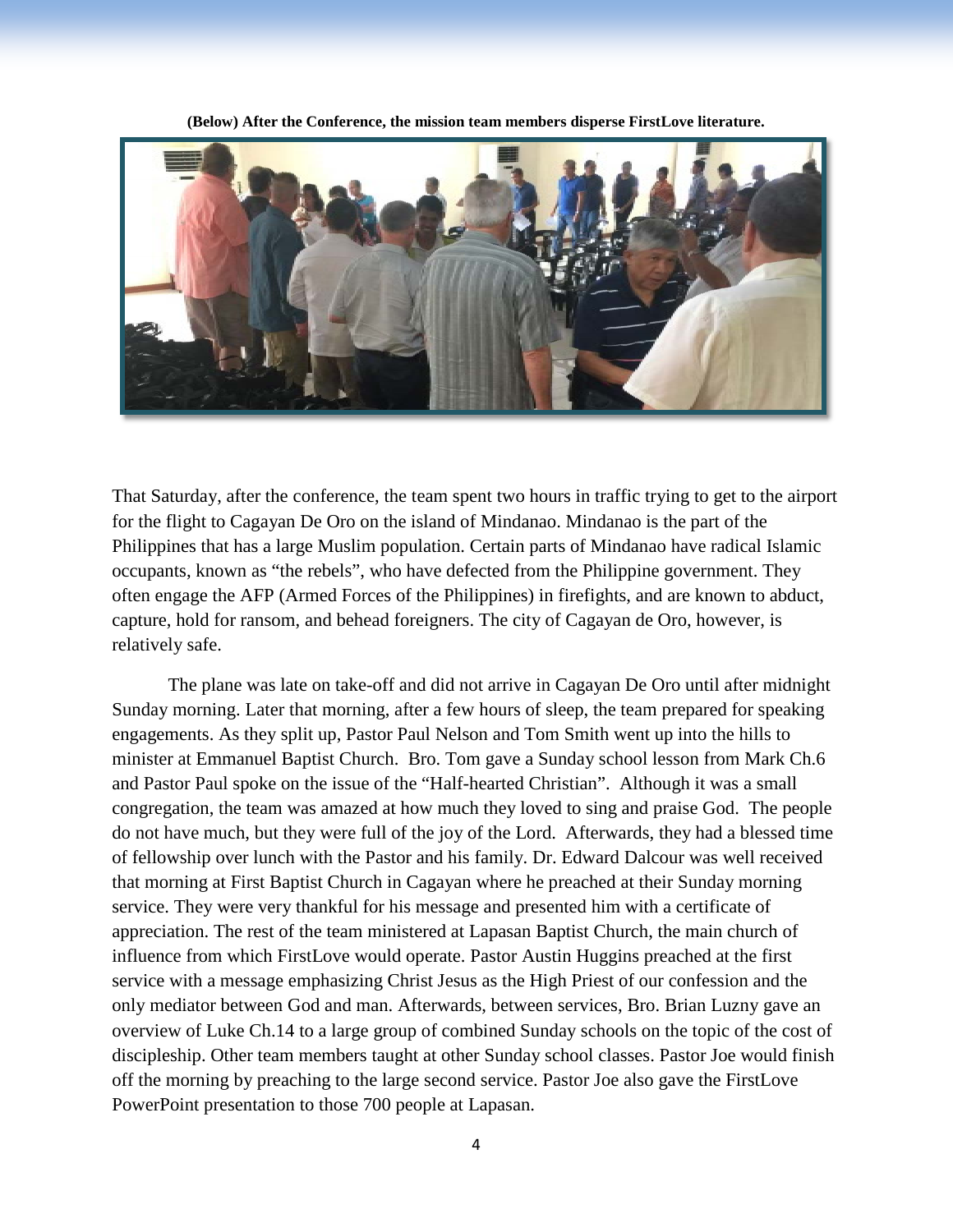

**Normal Sunday morning attendance at Lapasan Baptist Church.**



**Sunday Morning Services at Lapasan Baptist Church: 1st Service with Pastor Austin (Left), Sunday Schools with Bro. Brian (middle), 2nd Service with Pastor Joe (Right)**

Monday April, 10<sup>th</sup>, was another Pastor's conference at Lapasan Baptist Church titled "Pastors and Workers Conference". Five team members (Bro. Tom, Dr. Dalcour, Pastor Austin, Dr. Nelson, and Pastor Joe) each preached one message. The preaching schedule ran all day from 10am until after 5pm. At the end of the conference, thousands of books were distributed to hundreds of pastors and attendees. Their faces were full of joy and thankfulness as they stood in line to receive books that stretched all the way to the back of the large auditorium and out around the corner. The catechism, the OT surveys, and the apologetic books were in high demand. What a blessing! Pastor Joe turned to Pastor Nelson at this point and said, "*This is what I live for*."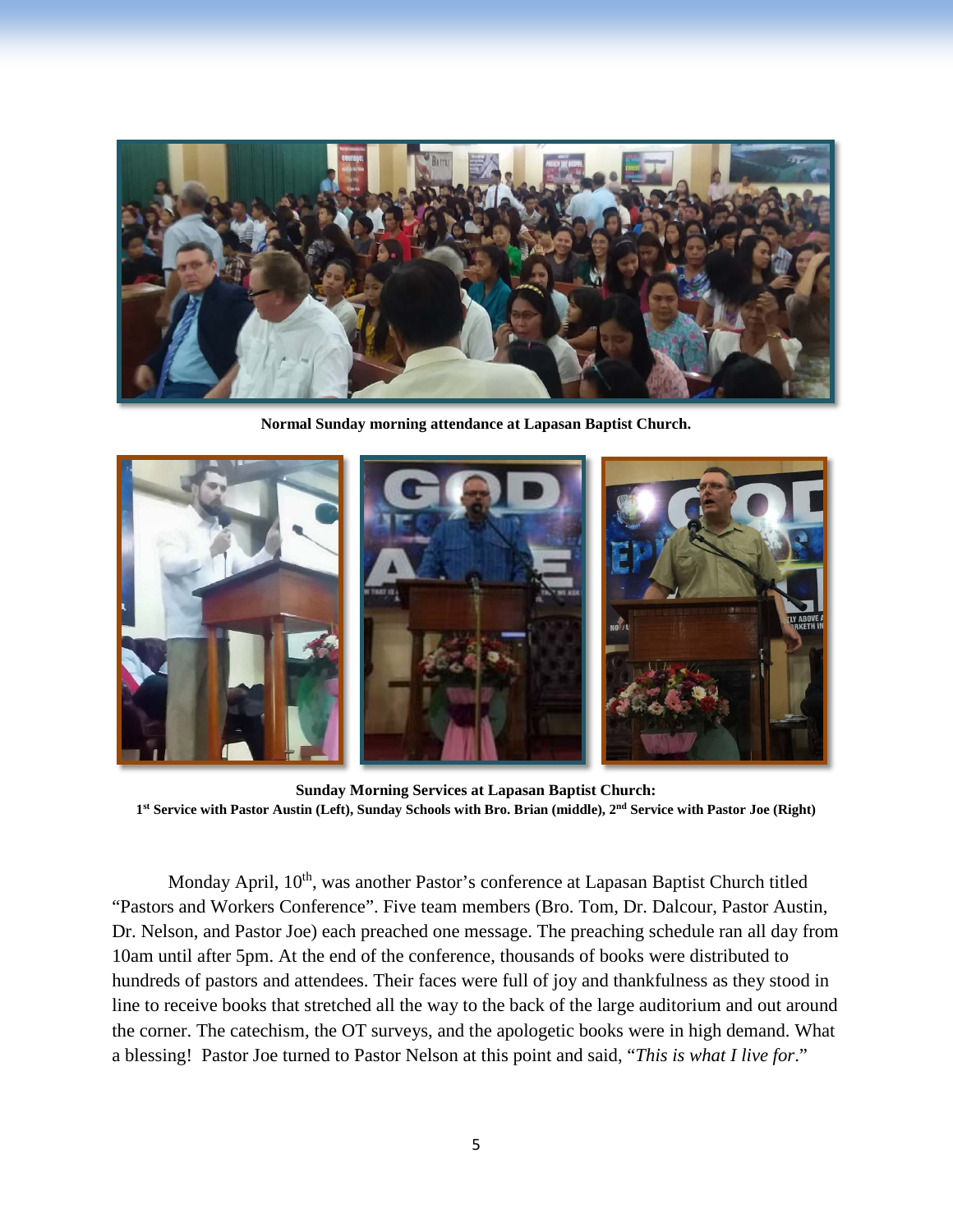One dear Pilipino brother who attended this specific conference, Alan Gabe, testified to the need for the kind of ministry that FirstLove provides by saying: "*I have attended to your mission trip here in the Philippines at Lapasan Baptist Church and I was blessed by the messages and received the books. Thank you so much for your ministry. With regards to this, I am appealing to your ministry because I am the Chairman of one of the regional organizations here in Mindanao (Mindanao Fellowship of Fundamental Baptist Churches, Inc.)" ... "As you already know, Pastors here have difficulty of acquiring books because good books here in the Philippines are so expensive and only few have an access to the internet. So, my heart's desire and request to your ministry is, if you may, please give me books to give away for the attendees next annual conference.. Thank you so much.. hoping for your kind consideration..."*



**Main speakers at the Pastor's Conference - Bro. Tom, Dr. Dalcour, Pastor Austin, Dr. Nelson, & Pastor Joe (Below) Team Members distribute more FirstLove Literature as Pastor's Conference concludes.**



*NOTE: By this point, several thousands of books from FirstLove Publications had been placed into the hands of the people of the Philippines, all of whom were overjoyed by the blessing. Over 10,000 books were distributed at two conferences and then 10,000 more books were left with Pastor Leo Galanza in Manila. Several hundred more would also be taken on Wednesday to the third conference in Lala, Lanao Del Norte, Maranding. By this point, many new contacts had been made with these other churches. With the doors being as wide open as they were, there were already plans being made for another trip and estimated needs of over 70,000*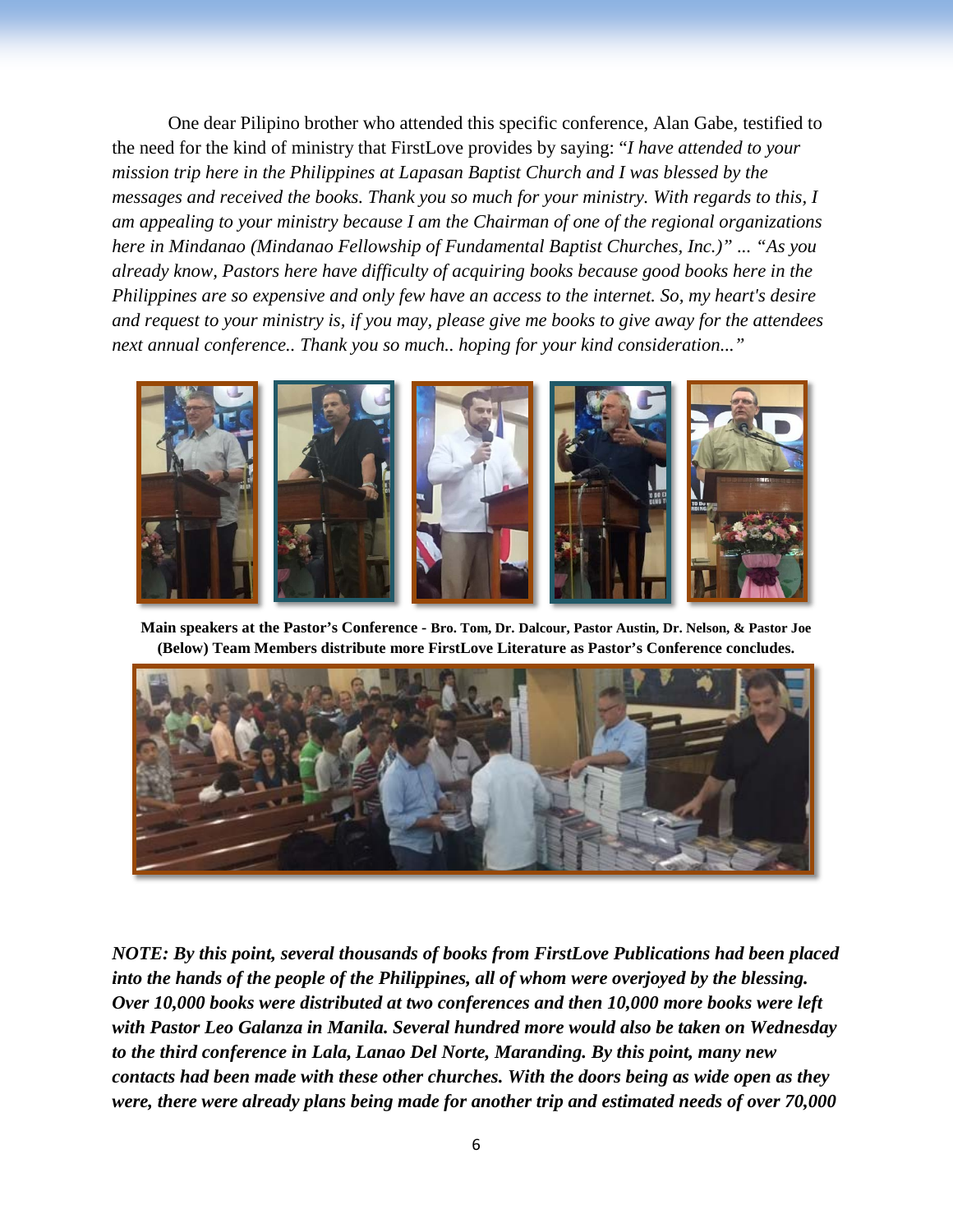#### *more books. The need is so great and the Macedonian call of the people to come over and help them is heart wrenching. Pray to The Lord of The Harvest who is also The Lord our Provider!*

Keep in mind, the team would primarily reside in Cagayan de Oro city, which is in the northern part of Mindanao Island. This city has a minimum Muslim population of around 10%. It is relatively safe and there is no terrorist threat there. As you go west or south, the Muslim population increases as you move into contested "rebel" zones. On Wednesday, April 12th, "The Twelve" would prepare to travel southwest into jungle and mountainous areas in western Mindanao for another pastor's conference where 300 were to attend at Pastor Cube's church at Maranding Bible Baptist Church.

Wednesday was certainly a very long and exciting day. Many from the team were awakened in the hotel by an earthquake at 5:30am, which measured at 6.0, the epicenter being



within a couple hundred miles south. After lunch, the team took a very long and arduous 4.5 hour drive, over pitted and unfinished roads, southwest into Muslim territory. We finally reached Maranding Bible Baptist Church, where the team had time to fellowship with several church members and with Pastor Cube before the preaching. He was the first missionary in the region back in 1983, when it was a war zone with fighting against both communists and Muslims. Since then he has trained men and planted 31 other churches in the area, and gives a daily radio broadcast. He has built a sizeable church building that could seat a very large crowd. Many of these brothers had not seen recent American Missionaries in quite some time and treated us with almost a sense of

wonder. Several team members shared and gave messages that night to an attendance of about 500 excited Christian people, where Pastor Joe also shared the FirstLove Presentation again on a small projector. After all the preaching, the team then handed out the books. To say that it was a unique opportunity to see the people eagerly and joyfully scrambling for the books would be an understatement. Sadly, we did not have enough books for all that wanted them and we had to turn some away empty handed. At this time, the book supply was then virtually depleted as 35,000 books had now been distributed in the Philippines. Immediately afterward, the team loaded back up and retraced their route back to the hotel over another 4.5 hours. The team arrived back in the early am hours.

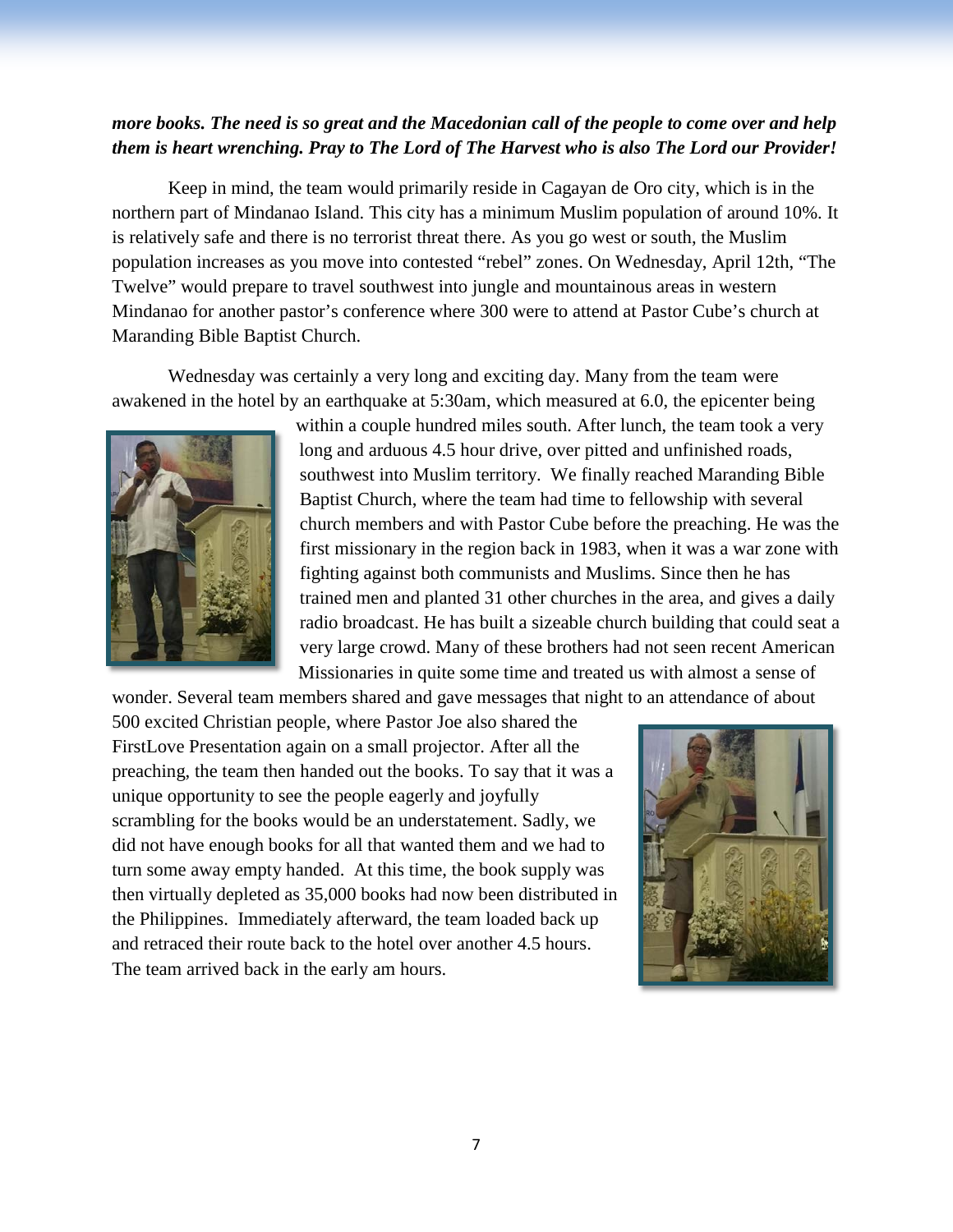

**Team Members work to distribute their final round of FirstLove Publications Literature at Maranding.**

*NOTE: The preaching atmosphere in Maranding was certainly unique. Lizards and cockroaches climb the walls and run across the floor. Birds fly overhead in the building. Sometimes you have to wave off hornets flying around you. In one church that Pastor Nelson preached in, there was a neighborhood dog sleeping in the center aisle during the service.*



Every year leading up to Easter Sunday, the Catholic Church of the Philippines recognizes Holy Week via special sacramental pilgrimages. Although some groups will conduct reenactments by parading partially crucified volunteers through the streets, many other Catholic adherents choose to walk up into a local mountain just outside Cagayan De Oro on Good Friday. Alongside this winding mountain path there are numerous Concrete White Cross stations at which they will say

prayers and light candles as offerings to God. The goal is to take several hours walking up the mountain, visiting, praying and burning candles at each of twelve crosses and then walk back down. So, on Good Friday, April  $14<sup>th</sup>$ , during the pilgrimage, First Love Missions team members Austin Huggins, Brian Luzny, Gerard Limtiaco, Tom Smith, and Eric Baxter, engaged many adherents with the full Gospel of Christ, evangelized, testified, and passed out hundreds of

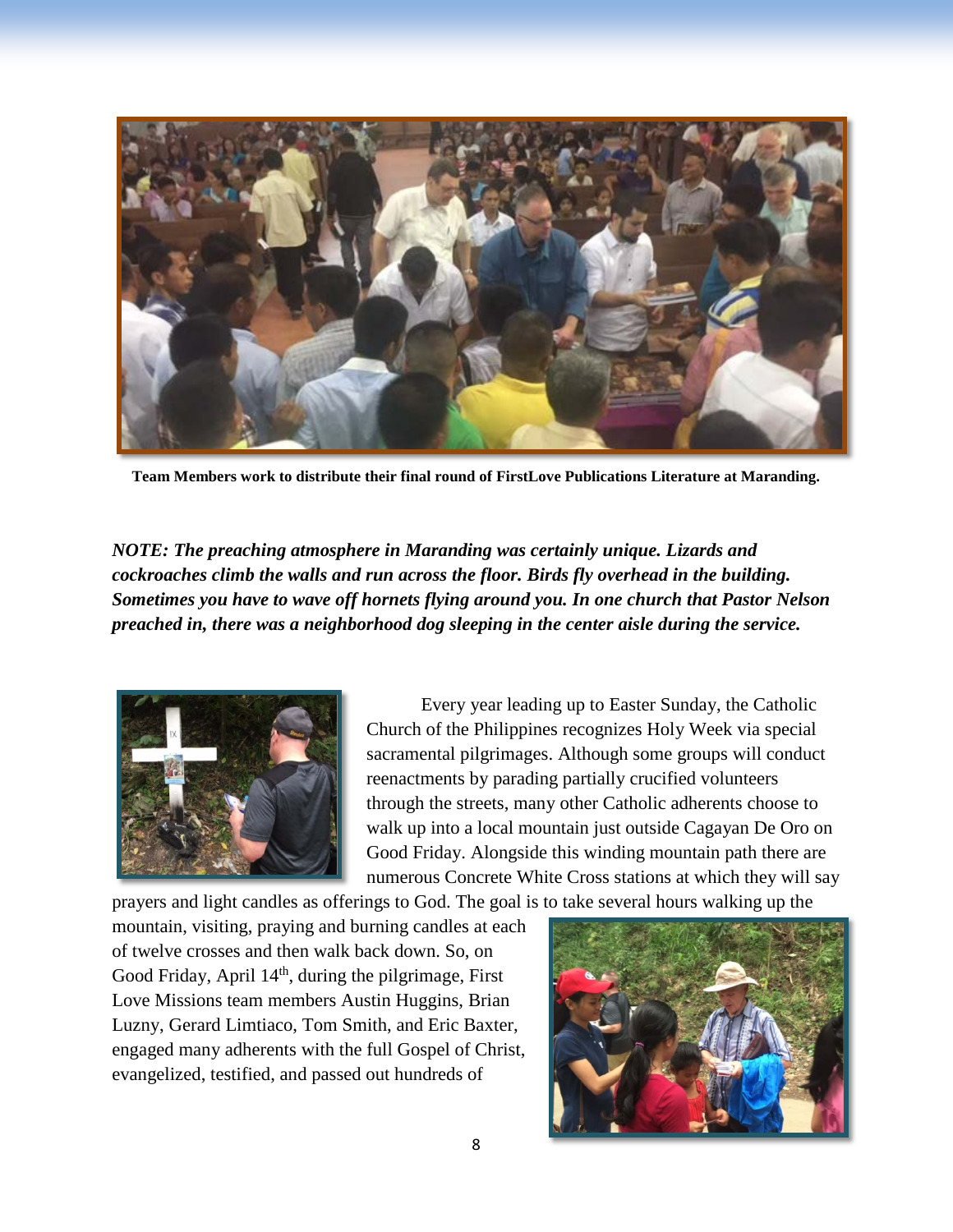tracts. Numerous groups were receptive and listened to presentations of the Gospel message.

On Sunday, April 16<sup>th</sup>, Dr. Nelson and Bro. Tom traveled about 30 minutes west to Great Shepherd Baptist Mission, a very small congregation in a small village. Bro. Tom spoke at Sunday School and Dr. Nelson gave the message. Many did not speak English, but the fellowship was sweet and the brothers were received with joy. This was also the first time many in this congregation had seen anyone from the US, so they were quite taken with the team members. Pastor Joe preached the first main service at Lapasan Baptist Church. Pastor Austin preached to the large group of combined Sunday Schools between services. The second service was preached by their Senior Pastor, Dimver Andales. The other team members taught in other small group Sunday schools in the church.

By Monday, the team was down to six missionaries of the original twelve member team as some had to return to the US. That Monday, the remaining six would travel to a large youth camp where they would continue to share, preach, and minister.

The Team checked out of the hotel at Cagayan De Oro on Monday morning and drove to the Youth Camp up in a mountain village called Bukidnon, about an hour outside of the city. With no hotels nearby, a house was rented on the mountain at a price of 6000 pesos per night, which is about \$120.00, or \$20.00 per person per night. The owner was away at a wedding in New Jersey. Although it was a beautiful house on a small farm, the team encountered frogs, lizards, a very large spider, (which Austin and Eric killed), and cockroaches and locusts inside the house. The owner also raises roosters for cockfighting, so there were about 50 roosters who will call out throughout the night, especially at about 4 am.



**Bro. Tom Smith standing in front of the house that was rented in Bukidnon**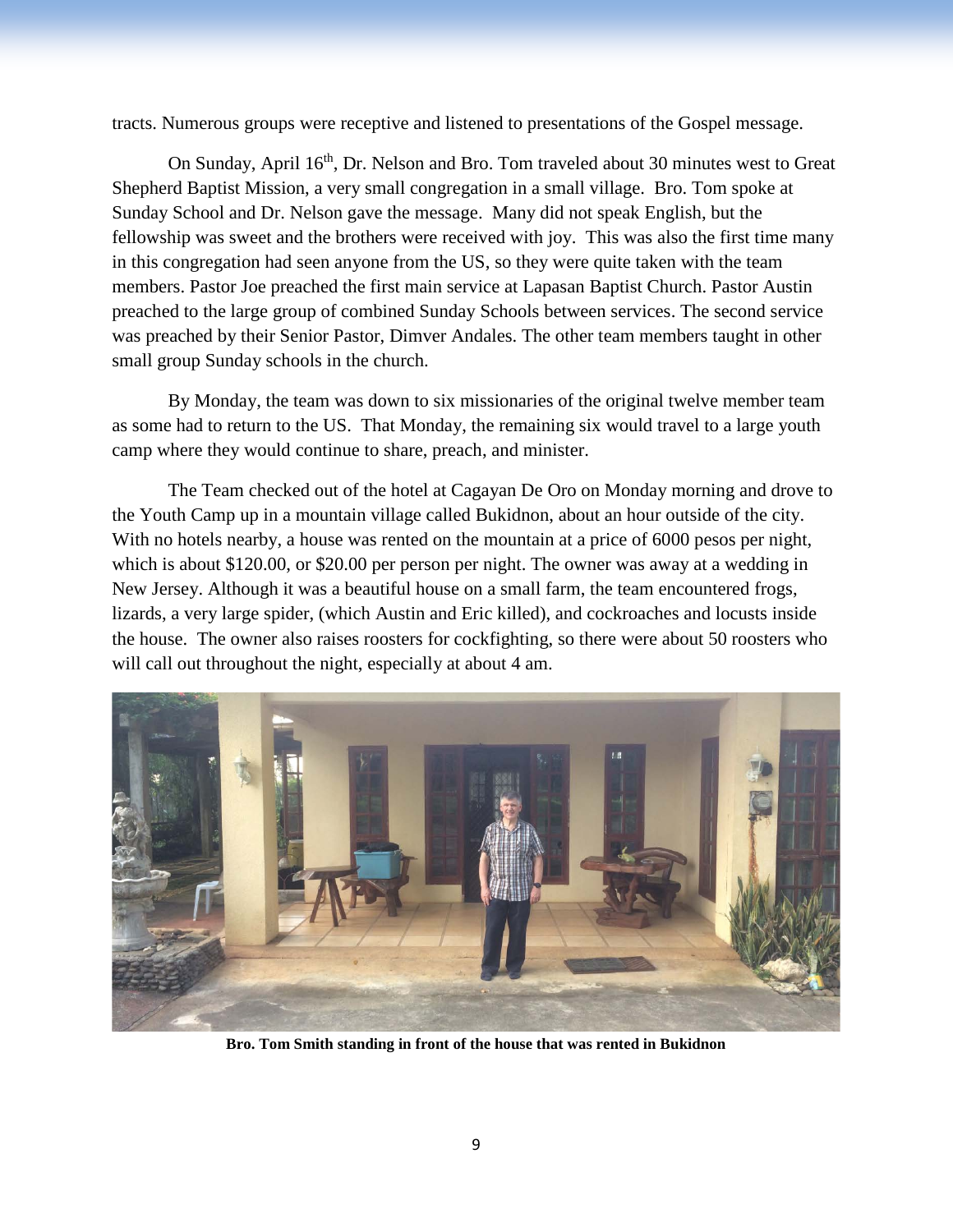The team was able to minister at the camp every morning and evening, including having four team members give teachings to approximately 30 youth Tuesday through Thursday morning in small group devotionals. There were about 300 youth total in attendance, in addition to many staff workers and helpers. The Youth Camp schedule also hosted three main teaching and preaching sessions in the morning for the entire camp gathering, and two sessions in the evening. Pastor Joe had taken one of the morning sessions, while Bro. Tom Smith and Pastor Austin alternated the other morning session. Pastor Joe also continued to preach at one of the evening sessions while the rest were covered by the native Pastors and speakers. Though Pastor Joe was feeling weak the previous weekend, he had been feeling much better, as the Lord had heard our prayers and gave him strength to bring God's Word.

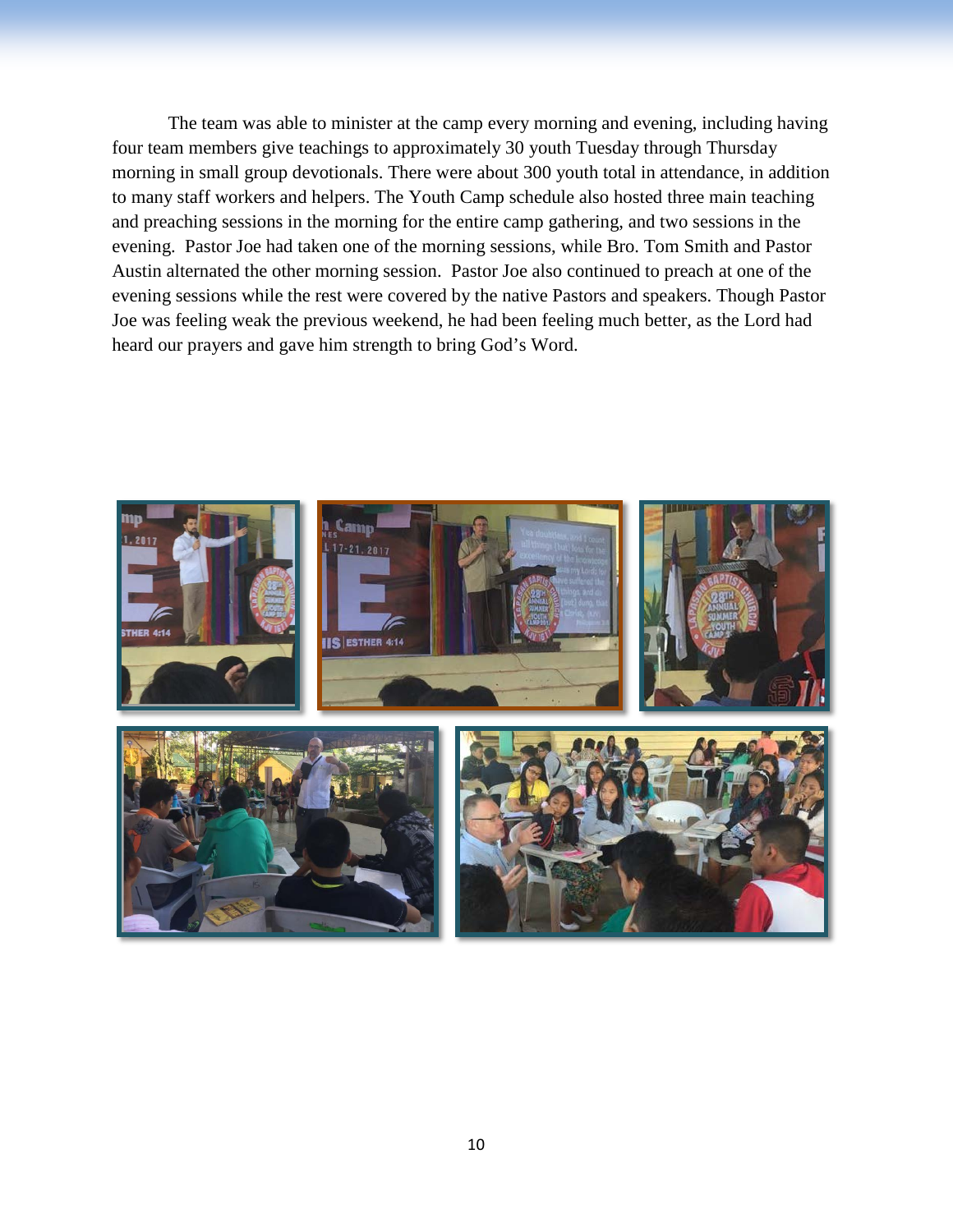

**Pictured on Top row, from left to right: Pastor Austin Huggins, Pastor Joe Jacowitz, and Bro. Tom Smith Preaching at the Annual Youth Conference. The Middle Row pictures Bro. Eric Baxter and Bro Brian Luzny teaching small group morning devotionals. Bottom Row: Bro. Gerard "G" Limtiaco is teaching.** 

The youth there were all very polite and grateful. The last day of ministry at the youth camp was on Thursday. Bro. Tom, Bro. Bryan, Bro. Gerard, and Bro. Eric each gave a small group devotional to their own group of youth. Bro. Tom left time for the young people to ask questions, but they were polite, shy and a bit tired. He asked for prayer for our young people in the US, as many are distracted by the things of the world and materialism.

Pastor Austin and Pastor Joe gave messages in the morning. We have concerns as how well grounded the local churches and young people are in the fundamental doctrines of the faith. In the evening, Pastor Joe gave a message on the accomplishments of the cross, a basic outline and explanation of the great words of salvation. He challenged the Pastors in the audience to preach these truths to their congregations.

One of the young people in attendance had a good conversation with Bro. Tom. His name is Job, and is 16 years old. He had traveled over 5 hours to attend the camp. They talked about the challenges he was facing. Although the people in general are very poor, Job says they face the same temptations of materialism and worldliness in the Philippines.

The youth camp ended about midnight, so the team did not make it to bed until somewhere around 1:30am in the morning. Thankfully, most did not hear the roosters and were able to sleep in until about 7am. The next morning, a van was rented to take the two hour trip to the airport in Cagayan De Oro for the flight back to Manila. Due to flight delays, Pastor Joe and the rest of the team had their flights to Hong Kong cancelled, but by God's providence, they were rebooked on a direct flight to San Francisco. It seems, as with the rest of the trip, Our Lord had not only kept us safe, but had looked after us and provided for every situation we encountered. With 35,000 new books now distributed in the Philippines, and with our safe return to the states, we give praise to The Lord God who is merciful and does all things well. God is good!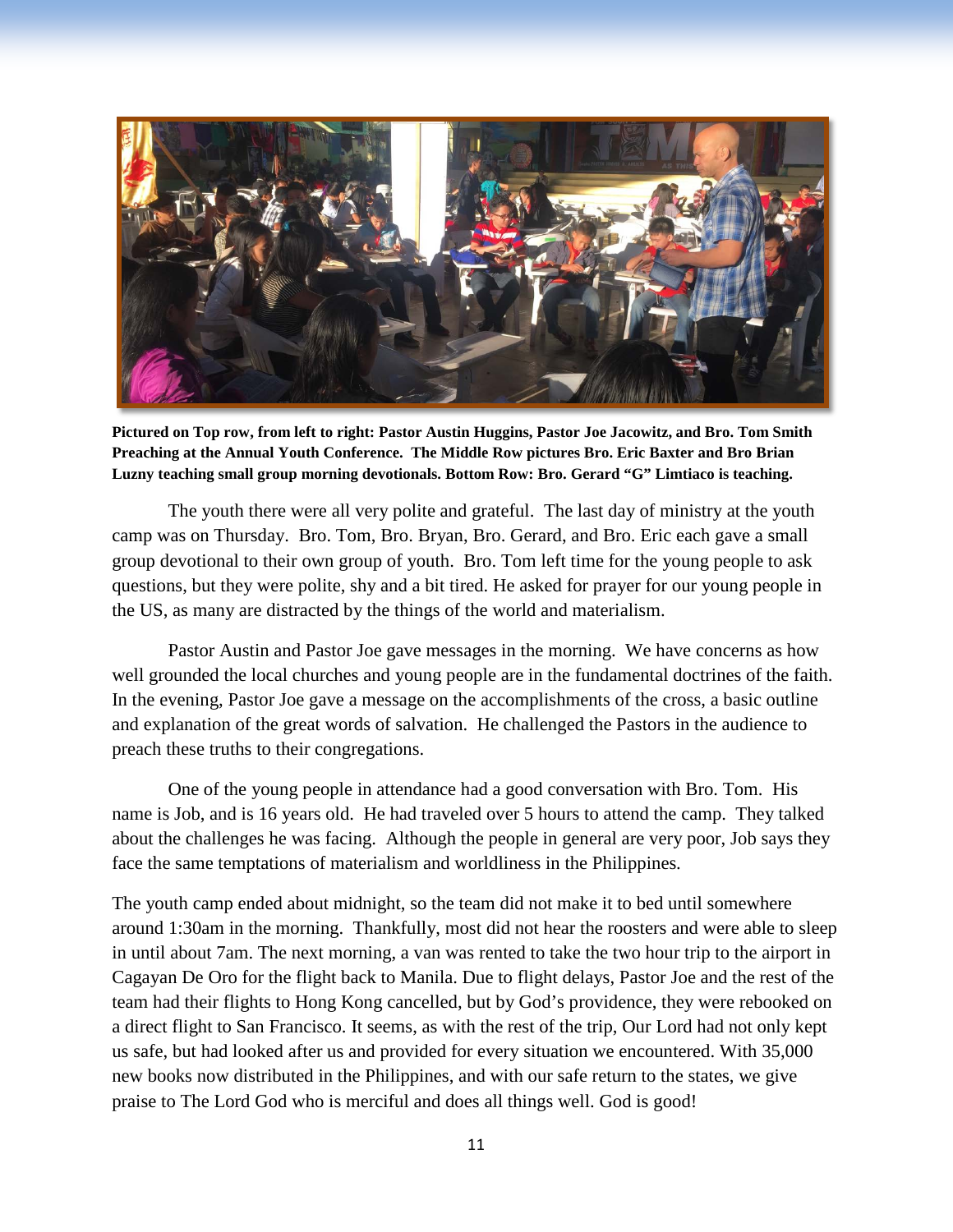

**28th Annual Summer Youth Camp hosted by Lapasan Baptist Church. Mission team is front and center.**

We are very grateful for the partnership of the Metropolitan Tabernacle, London, and Dr. Peter Masters, for their help in freely supplying hundreds of books for distribution at our conference in Marikina, Manila.

By God's grace in this two week missions outreach (April 6-21, 2017), our twelvemember team was able to distribute 35,000 books at five conferences, engage in street evangelism with dozens of people, pass out hundreds of tracts, witness to many other people in our travels, share personal testimonies, teach bible studies to groups of 10-30 people, teach bible classes, preach many sermons in churches and conferences.

Thousands of additional books were left with FirstLove Publications branch leader Pastor Leo and Hannah Galanza for distribution among people and churches in the Philippines. The official launching of FirstLove Philippines occurred on April 8, 2017 during a conference in Mindanao. Please pray for the Galanza's as they now are tasked with building up FirstLove Publications' inventory and distribution network in the Philippines. Their mission is to distribute as many books as possible to churches, individuals, and conferences throughout the Philippines. Our prayer is to saturate the Philippines with millions of books, booklets, and tracts in five subject categories: doctrinal, devotional, evangelistic, apologetic and pastoral. We desire to fulfill the Lord's statement to the apostle Peter, "If you love Me feed My sheep." There are countless souls who are hungry and thirsty for the word of God and sound bible teaching in the Philippines. We saw that hunger in the eyes of many people during this last trip. There are still many places in the third world where there is a vacuum of sound bible teaching. The vast majority of people cannot afford to buy Christian books and bibles, nor pay for the shipping costs to get them to the Philippines. Our prayer is to remove the financial transaction of buying books that restricts the mass distribution of Christian literature. By God's grace we ship the books ourselves and distribute them without charge, for *"God is able to make all grace abound toward you, that you, always having all sufficiency in all things, may have an abundance for every good work. As it is written: "He has dispersed abroad, He has given to the poor; His righteousness endures forever." Now may He who supplies seed to the sower, and bread for food, supply and multiply the seed you have sown and increase the fruits of your righteousness,*